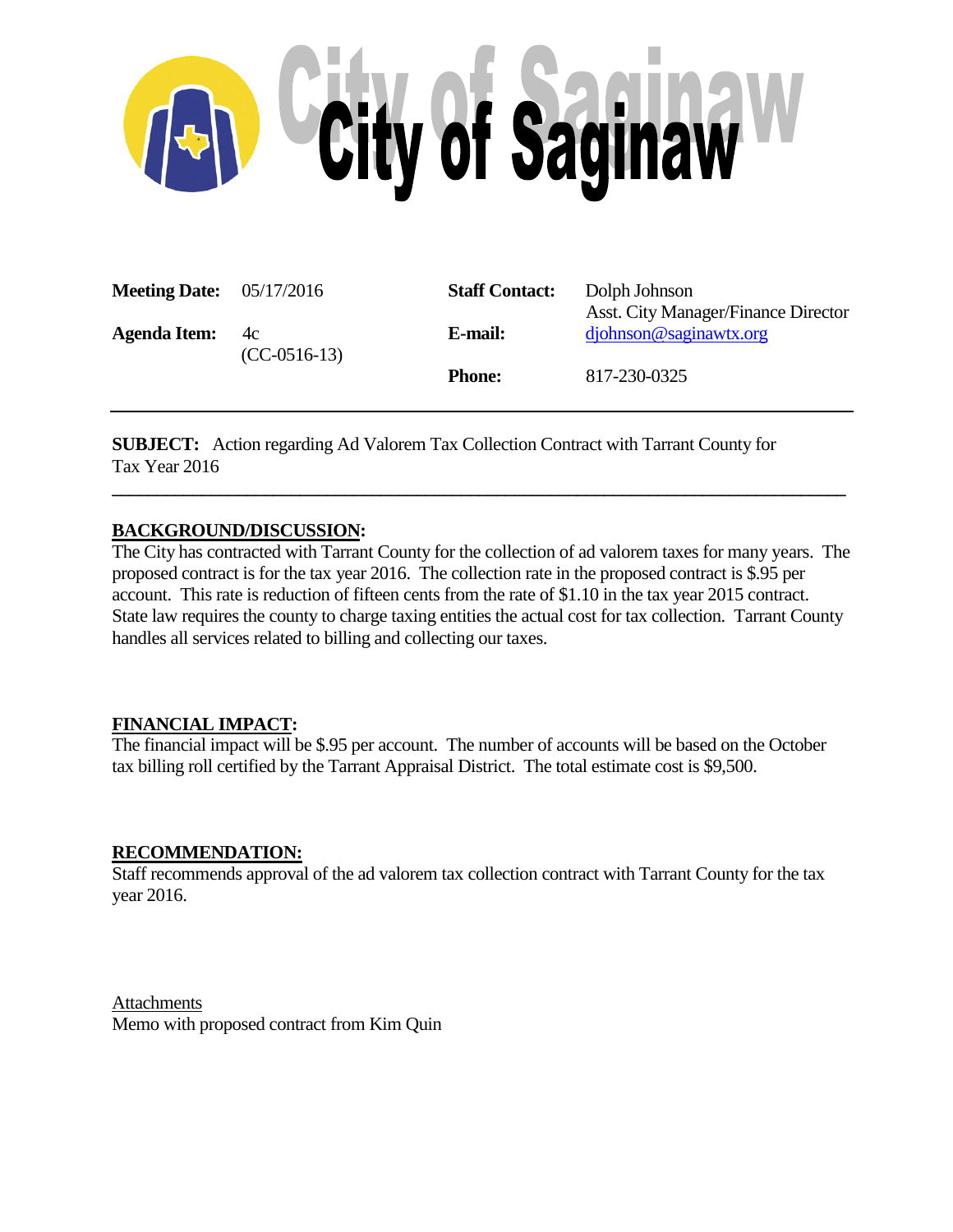**City of Saginaw** 

333 West McLeroy P.O. Box 79070 Saginaw, Texas 76179 817-232-4640 Fax 817-232-4644 www .ci.saginaw. tx.us

# **MEMORANDUM**

**TO:** Dolph Johnson Assistant City Manager/Finance Director

**FROM:** Kim Quin Assistant Finance Director/Budget Analyst

**SUBJECT:** Tarrant County Tax Collections Contract

**DATE:** April 21, 2016

Attached is the new contract with Tarrant County for the collection of 2016 property taxes. The County collection fee will be reduced from one dollar and ten cents (\$1.10) to ninety-five cents (\$0.95) per account. This fee represents all costs associated with assessment and collections of property taxes by Tarrant County. State law requires the County to charge taxing entities the actual costs for tax collection. The City has approximately 10,000 accounts. The total estimated cost of this contract is estimated to be \$9,500 for FY 16/17.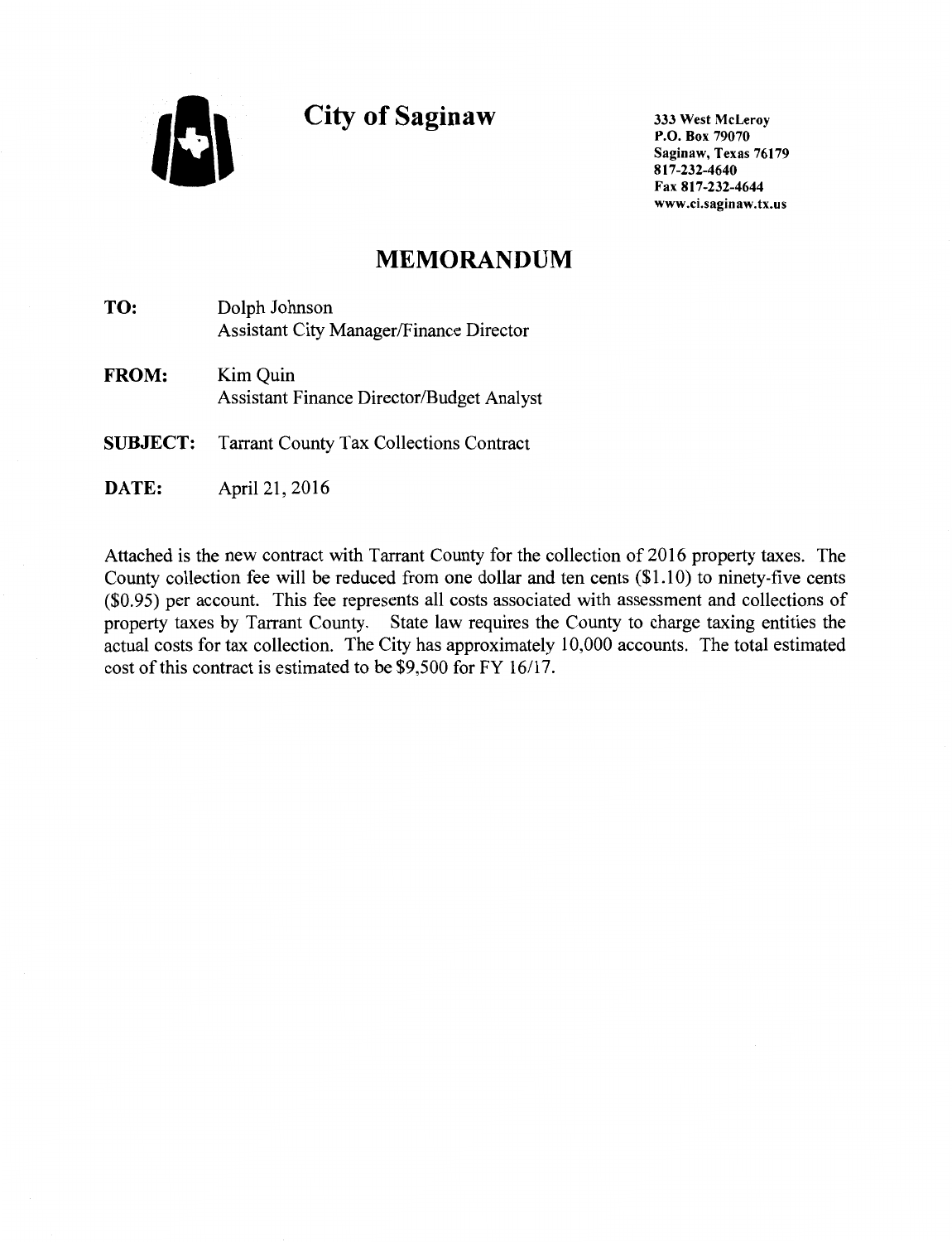§ §

Agreement made this <u>day of</u> 2016, by and between the Tarrant County Tax Assessor/Collector, hereinafter referred to as ASSESSOR/COLLECTOR, and Tarrant County, hereinafter referred to as the COUNTY, both of whom are addressed at 100 E. Weatherford Street, Fort Worth, Texas 76196-0301, and the City of Saginaw hereinafter referred to as City, whose address is PO Box 79070, Saginaw, TX 76179. '

#### *PURPOSE OF AGREEMENT*

The purpose of this Agreement is to state the terms and conditions under which the ASSESSOR/COLLECTOR will provide assessment and collection services of Ad Valorem taxes levied by the City.

NOW THEREFORE, in consideration of the mutual promises herein contained, the parties hereto agree as follows:

## *I.*

## *SERVICES TO BE PERFORMED*

The ASSESSOR/COLLECTOR agrees to bill and collect the taxes due and owing on taxable property upon which the City has imposed said taxes. The ASSESSOR/COLLECTOR shall perform the said services in the same manner and fashion as Tarrant County collects its own taxes due and owing on taxable property. The services performed are as follows: receiving the Certified Appraisal Roll from the appropriate Appraisal District and monthly changes thereto; providing mortgage companies, property owners and tax representatives, tax roll and payment data; providing all necessary assessments of taxes and Truth in Taxation calculations as required; the transmittal of tax statements via the U.S. Mail or electronic transfer of data; and payment processing. All City disbursements, made by check or by electronic transfer (ACH), for collected tax accounts will be made to the City on the day the COUNTY Depository Bank indicates the mandatory assigned "float" period has elapsed and the funds are posted to the collected balance. If any daily collection total is less than one hundred dollars (\$100.00), the disbursement may be withheld until the cumulative total of taxes collected for the City equals at least one hundred dollars (\$1 00.00), or at the close of the month.

#### II. *REPORTS*

The ASSESSOR/COLLECTOR will provide the City the following reports, if requested:

| Daily:   | General Ledger Distribution Report |  |
|----------|------------------------------------|--|
| Weekly:  | Detail Collection Report (Summary) |  |
| Monthly: | Tax Roll Summary (Totals Only)     |  |
|          | Year-to-Date Summary Report        |  |
|          | Detail Collection Report (Summary) |  |
|          | Distribution Report (Summary)      |  |
|          | Delinguent Tax Attorney Tape       |  |
| Annual:  | Paid Tax Roll                      |  |
|          | Delinquent Tax Roll                |  |
|          | Current Tax Roll                   |  |

A selection of the above listed Reports will only be available by internet access. The ASSESSOR/COLLECTOR will provide the City the General Ledger Revenue & Expense Report monthly as required by Sec. 31.10 of the Texas Property Tax Code.

## *IlL*

#### *COMPENSATION*

In consideration of the services to be performed by the ASSESSOR/COLLECTOR, compensation for the services rendered is a rate of ninety-five cents (\$0.95) per account located within Tarrant County, and two-dollars and sixty cents (\$2.60) per account located outside Tarrant County. The number of accounts billed will be based on the July 25 billing roll certified to the ASSESSOR/COLLECTOR, net of subsequent account additions and deletions made by the Appraisal District. The ASSESSOR/COLLECTOR will invoice for these accounts by January 31, 2017 with payment to be received from the City by February 28, 2017.

The scope of services identified in this contract does not include the administration of a rollback election. In the event of a successful rollback election, these costs incurred by the Tarrant County Tax Office will be separately identified, billed,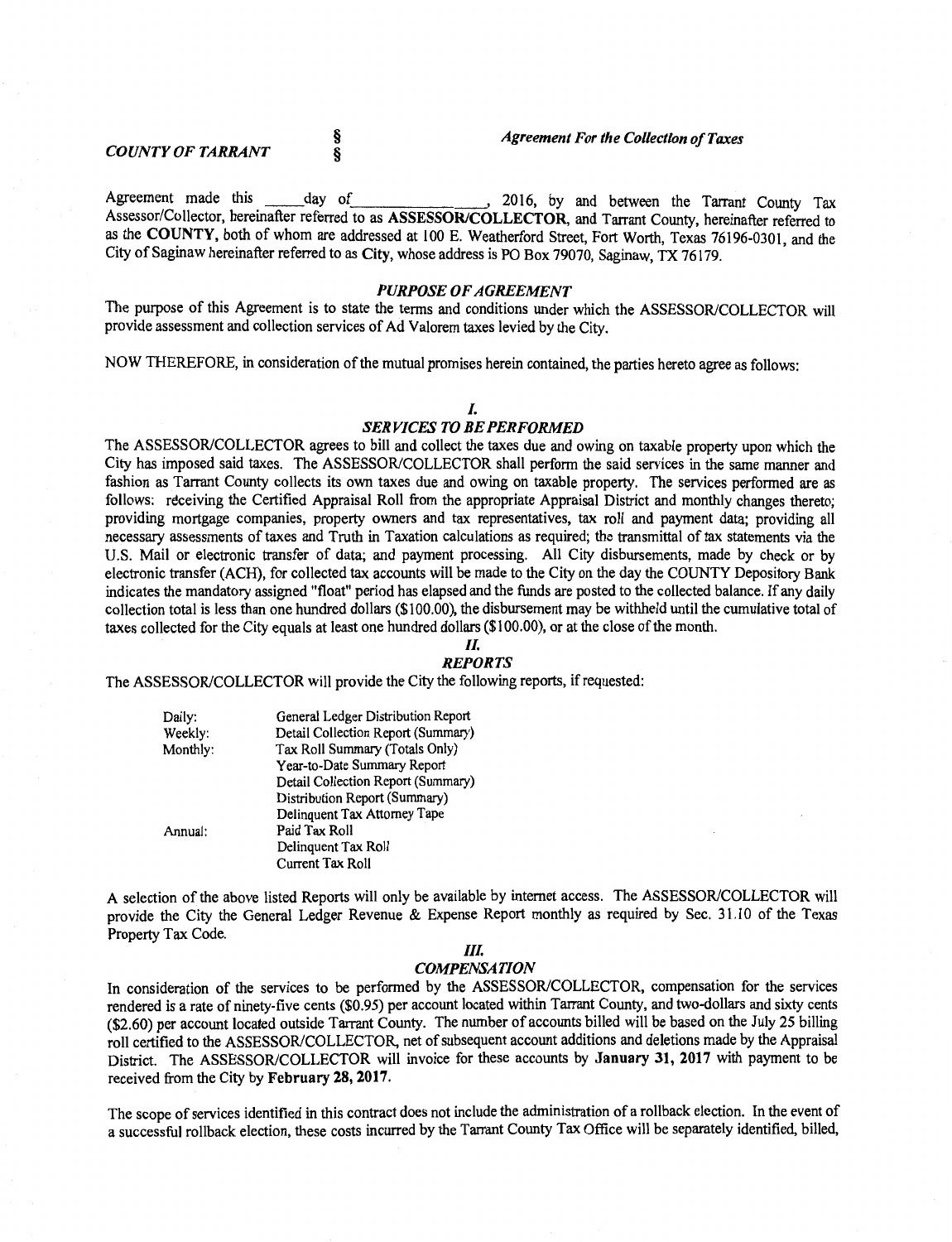and paid by the entity.

#### *IV.*

## *AUDITS*

The ASSESSOR/COLLECTOR will provide to the City auditor necessary explanations of all reports and access to ASSESSOR/COLLECTOR in-house tax system computer terminals to assist the City auditor in verifying audit samples of the fmancial data previously provided by the ASSESSOR/COLLECTOR during the past audit period. Additional support for entity verification or entity auditor verification is not a part of this contract. Each request for support will be reviewed individually. Costs for providing audit support will be determined by the ASSESSOR/COLLECTOR and will be charged to and must be paid by the City.

#### *v.*

## *TAX RATE REQUIREMENT*

The City will provide the ASSESSOR/COLLECTOR, in writing, the City's newly adopted tax rate and exemption schedule to be applied for assessing purposes by Friday, September 16, 2016. Under authority of Section 31.01 (h) of the Property Tax Code, any additional cost of printing and mailing tax statements because of late reporting of the tax rate or the exemption schedule will be charged to and must be paid by the City.

The tax rate and the exemption schedule for each of the last five (5) years in which an ad valorem tax was levied, or all prior years where there remains delinquent tax, must be furnished in writing to the ASSESSOR/COLLECTOR at the time of the initial contract.

#### *VL*

## *COMPLIANCE WITH APPLICABLE STATUTES, ORDINANCES, AND REGULATIONS*

In performing the services required under this Agreement, the ASSESSOR/COLLECTOR shall comply with all applicable federal and state statutes, final Court orders and Comptroller regulations. If such compliance is impossible for reasons beyond its control, the ASSESSOR/COLLECTOR shall immediately notify the City of that fact and the reasons therefore.

#### *VIL*

#### *DEPOSIT OF FUNDS*

All funds collected by the ASSESSOR/COLLECTOR in the performance of the services stated herein for the City shall be promptly transferred to the account of the City at the City's depository bank. All payments to entities will be made electronically by the automated clearing house (ACH). The ASSESSOR/COLLECTOR has no liability for the funds after initiation of the ACH transfer of the City's funds from the COUNTY Depository to the City's designated depository.

## *VIIL*

#### *INVESTMENT OF FUNDS*

The City hereby agrees that the COUNTY, acting through the COUNTY Auditor, may invest collected ad valorem tax funds of the City during the period between collection and payment. The COUNTY agrees that it will invest such funds in compliance with the Public Funds Investment Act. The COUNTY further agrees that it will pay to the City all interest or other earnings attributable to taxes owed to the City. All parties agree that this Agreement will not be construed to lengthen the time period during which the COUNTY or the ASSESSOR/COLLECTOR may hold such funds before payment to the City.

## *IX.*

#### *REFUNDS*

Refunds will be made by the ASSESSOR/COLLECTOR except as set forth herein. The ASSESSOR/COLLECTOR will advise the City of changes in the tax roll which were mandated by the appropriate Appraisal District.

The ASSESSOR/COLLECTOR will not make refunds on prior year paid accounts unless the prior year paid accounts for the past five (5) years are provided to the ASSESSOR/COLLECTOR.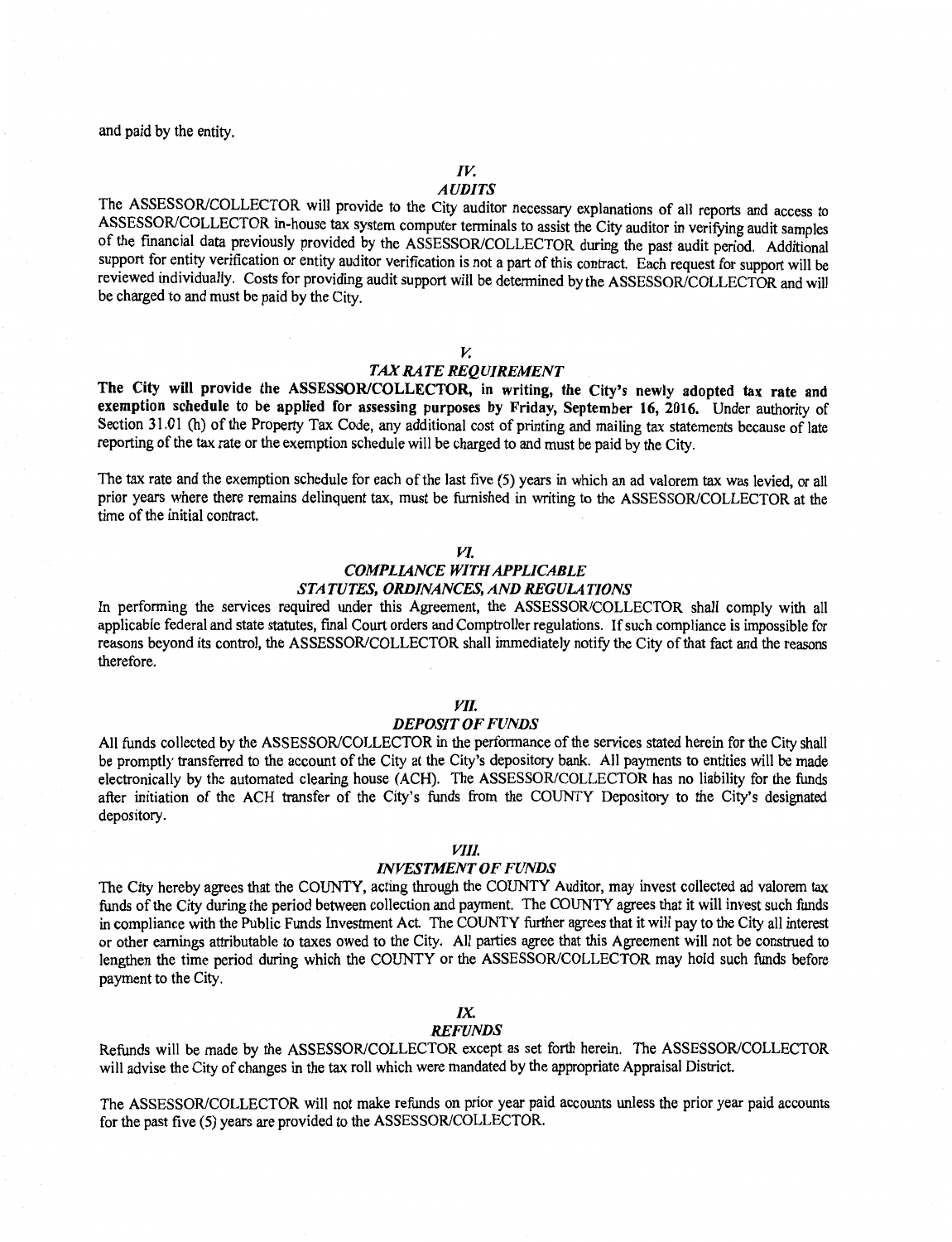All refunds of overpayments or erroneous payments due, but not requested, and as described in Section 31.11 of the Texas Property Tax Code, will after three years from the date of payment, be proportionately disbursed to those entities contracting with the ASSESSOR/COLLECTOR. The contract must have been in force, actual assessment and collection functions begun and the tax account was at the time of the over or erroneous payment within the City's jurisdiction. The proportional share is based upon the City's percent of the tax account's total levy assessed at the time of receipt of the over or erroneous payment.

In the event any lawsuit regarding the collection of taxes provided for in this agreement to which the City is a party, is settled or a fmal judgment rendered, and which final judgment is not appealed, and the terms of such settlement agreement or fmal judgment require that a refund be issued by the City to the taxpayer, such refund shall be made by ASSESSOR/COLLECTOR by debiting funds collected by ASSESSOR/COLLECTOR on behalf of the City and remitting such refund to the taxpayer in conformity with the terms of the settlement agreement or fmaljudgment.

#### *X*

## *DELINQUENT COLLECTIONS*

The ASSESSOR/COLLECTOR will assess and collect the collection fee pursuant to Sections, 33.07, 33.08, 33.11 and 33.48 of the Property Tax Code, when allowed. The ASSESSOR/COLLECTOR will collect attorney fees that are specified by the City through written agreement with a delinquent collection Attorney. The ASSESSOR/COLLECTOR will disburse the amount directly to the City for compensation to a Firm under contract to the City.

If the delinquent collection Attorney contracted by the City requires attendance of ASSESSOR/COLLECTOR personnel at a court other than the District Courts in downtown Fort Worth, and the COUNTY is not a party, the employee's expenses and proportionate salary will be the responsibility of the City and will be added to the collection expenses and charged to the City.

The ASSESSOR/COLLECTOR will not be responsible for the collection of prior year delinquent accounts unless all delinquent accounts information is provided to the ASSESSOR/COLLECTOR.

## *XI.*

#### *TERM OF AGREEMENT*

This Agreement shall become effective as of the date hereinabove set out, and shall continue in effect during the 2016 tax year, unless sooner terminated by providing sixty (60) day written notice, as outlined in paragraph XII.

#### *XII.*

## *NOTICES*

Any notices to be given hereunder by either party to the other may be effected, in writing, either by personal delivery or by mail, registered or certified, postage prepaid with return receipt requested. Mailed notices shall be addressed to the address of the parties as they appear in the introductory paragraph of this Agreement, but each party may change this address by written notice in accordance with this paragraph.